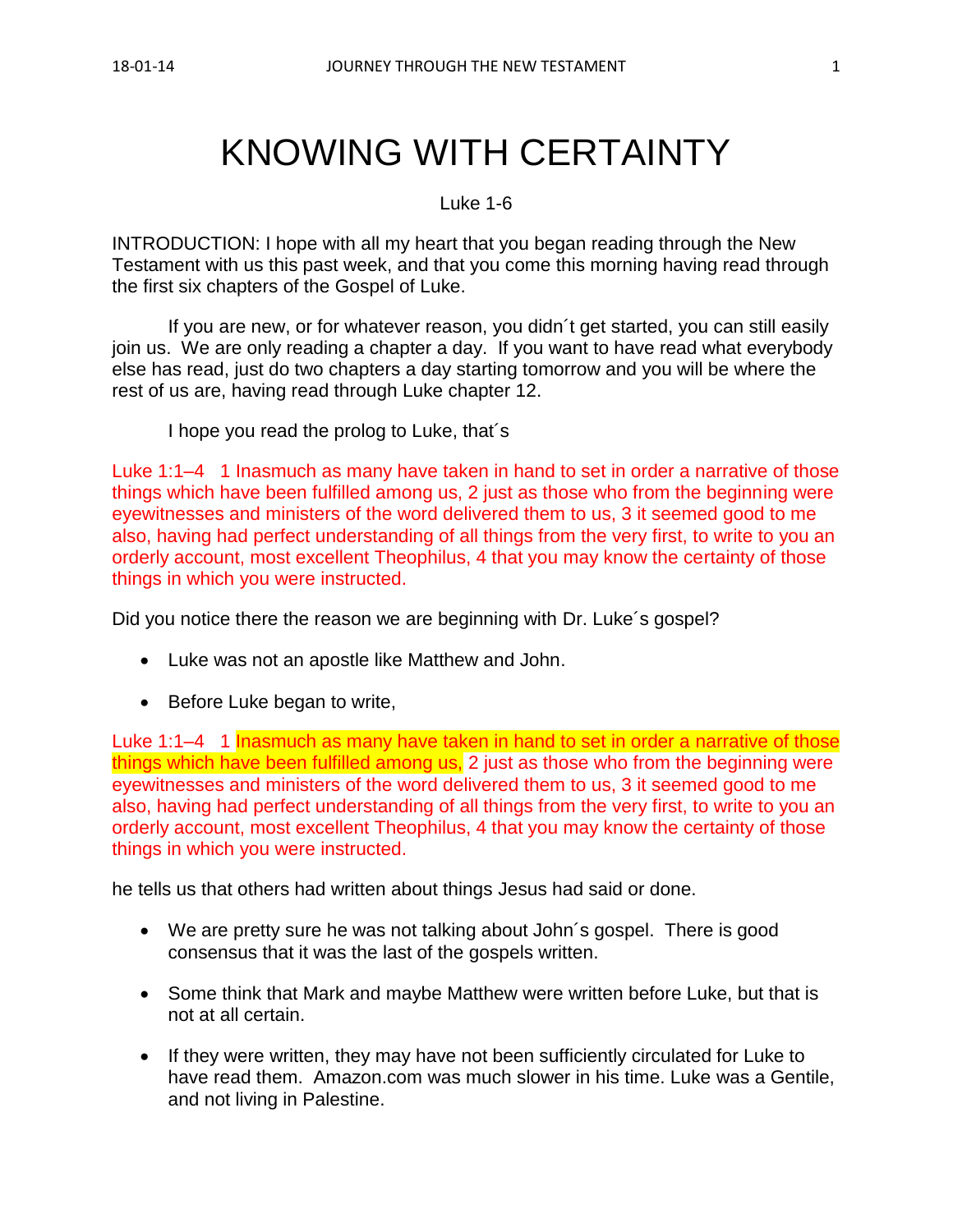#### So, **why did Luke even write a gospel?**

#### • **Certainly not for fame!**

- o **Luke never mentions his own name** in either the gospel or Acts, which is a sequel to the Gospel of Luke.
- o He only even refers to himself vaguely in the Book of Acts in passages where he uses the pronoun "we" to talk about Paul and his traveling companions of which Luke was one.
- o But **Luke never identifies himself.** Paul mentions him in some of his letters, and always favorably.
- $\circ$  The only way that we know this humble Gentile who became a devoted follower of Christ is that **the people who received Luke´s gospel knew that he had written it.**
- o So **as they copied it by hand, they added a title, "The Gospel according to Luke."**
- o But unlike some of the other books of the New Testament**, there was never any dispute about who wrote this gospel. Everybody agreed – Luke wrote it.**
- o But Luke wanted no name recognition or glory.

You might be asking, "OK, so Luke was a humble, devoted, follower of Christ. I´m sure there were many**. Why is this important?**"

I thought you would never ask!

#### **It´s important for us to understand why Luke wrote**.

- o Knowing his purpose helps us read with understanding.
- o And Luke tells us why he wrote.
- $\circ$  In fact he tells us why he put his historian hat on and interviewed eye witnesses to Jesus´s life and ministry, which for Luke meant difficult travel and tracking down a lot of people he didn´t know.
- o And remember, when I say difficult travel, I don´t mean a twelve hour delay at an airport or the interstate suddenly becoming a parking lot.
	- I mean taking a journey on a cargo boat with no comfort or accommodations for passengers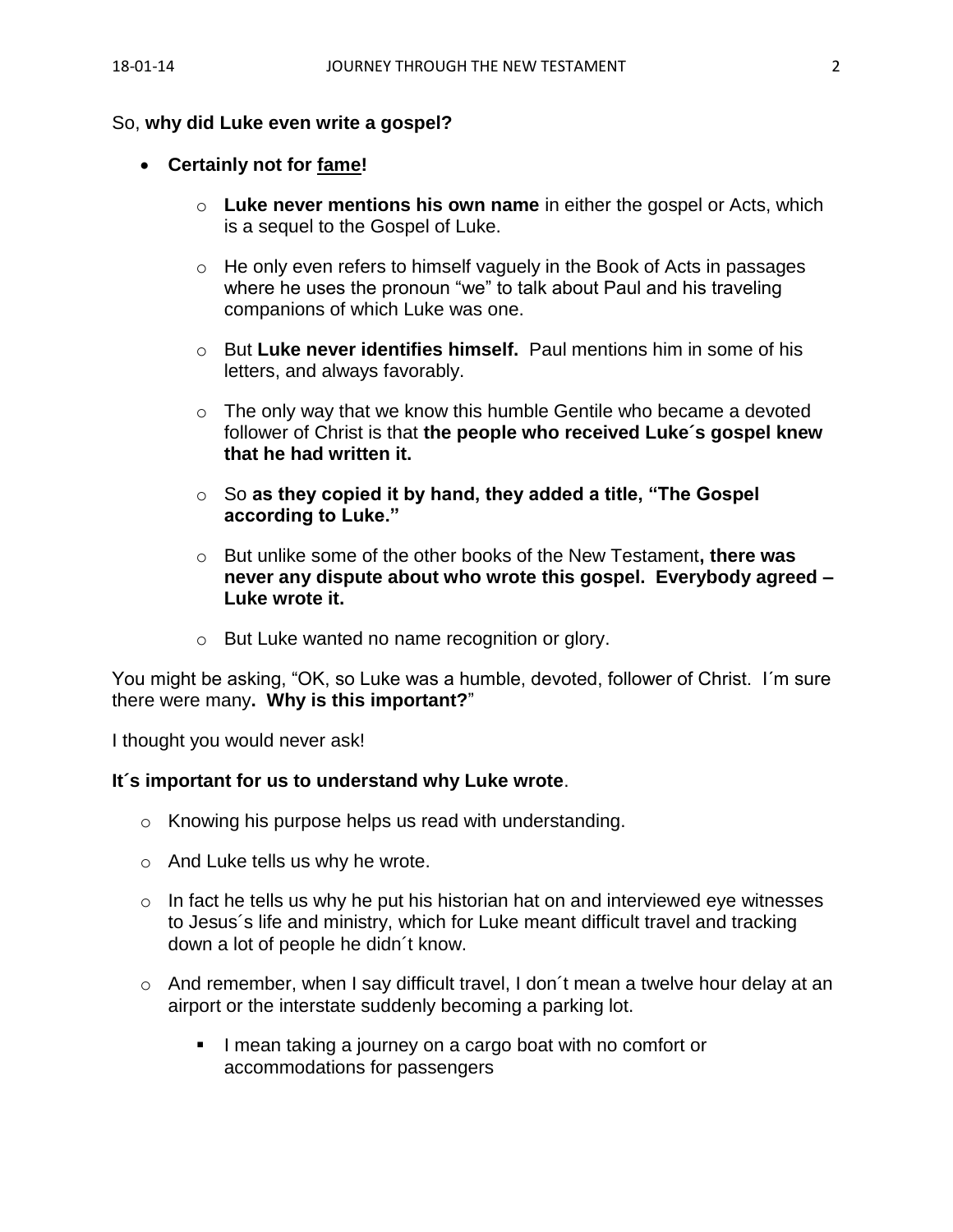■ and walking what we would label very rough roads with a continuous threat of bandits and other hazards.

Writing this gospel was not a casual undertaking. Luke had not lived it. He had not seen it. He never met Jesus personally in the flesh. He had to research it all and then put it into an orderly, a systematic account.

Luke 1:1–4 1 Inasmuch as many have taken in hand to set in order a narrative of those things which have been fulfilled among us, 2 just as those who from the beginning were eyewitnesses and ministers of the word delivered them to us, 3 it seemed good to me also, having had perfect understanding of all things from the very first, to write to you an orderly account, most excellent Theophilus, 4 that you may know the certainty of those things in which you were instructed.

And by the way, here is the answer to the first question I raised. Do you know why in reading through the New Testament, we are starting with Luke instead of Matthew which is at the front of our New Testaments when we open our Bibles?

Here is the reason: Luke, under the guidance and leadership of the Spirit, undertook to give us an ordered account, a systematic account of the life and teachings of Jesus Christ. In so doing, he gives us the most chronological account of all four of the gospels.

When we are learning about a person´s life, most of us learn best by a chronological biography. While all the gospels follow a basic chronological outline, none of the others set this as a primary purpose and so they waver from chronology to accomplish other goals. Luke seldom does. So that is why we started here. It does not mean the Gospel of Luke is better or more important. It is just a great place to get a really good grip on the life lived by our Lord when He came to this world and entered human flesh. Do you get that?

Now, back to the really important question: **Why did Luke write this gospel?**

He tells us.

Luke 1:1–4 1 Inasmuch as many have taken in hand to set in order a narrative of those things which have been fulfilled among us, 2 just as those who from the beginning were eyewitnesses and ministers of the word delivered them to us, 3 it seemed good to me also, having had perfect understanding of all things from the very first, to write to you an orderly account, most excellent Theophilus, 4 that you may know the certainty of those things in which you were instructed.

Luke wrote it specifically for an aristocratic friend, that is what is meant by the title "most excellent," who had already been taught some things about the Lord, but **Luke wanted** him to have an orderly, systematic account, because he wanted **Theophilus to know with certainty about Christ.**

**With certainty means "exact truth."**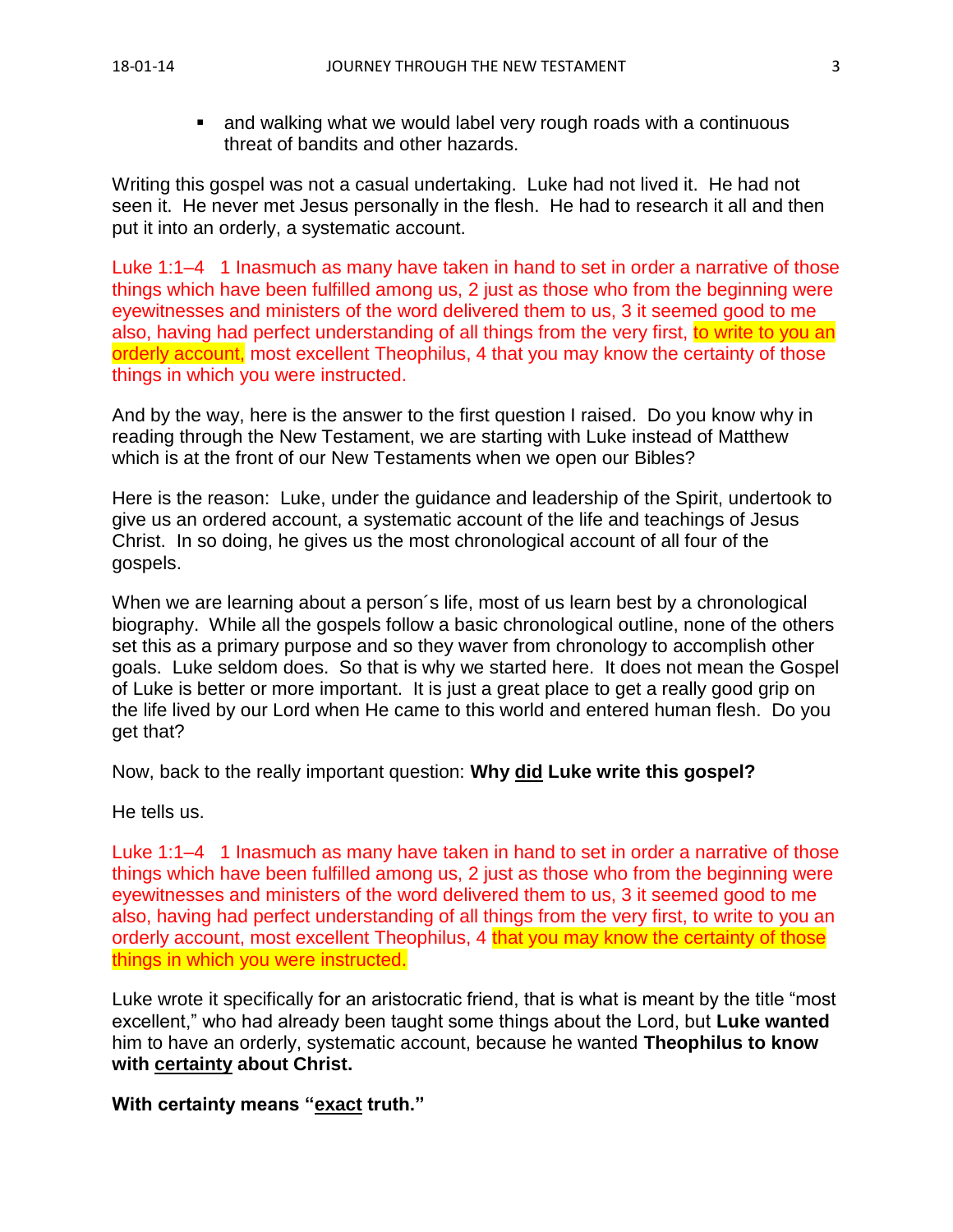"Well, what about me?" you may ask. Didn´t Luke write this to me and others?

The honest answer is "maybe." Because the name Theophilus in Greek means "friend of God," some people think that Theophilus was not a personal friend in the flesh to Luke. They think that Luke is writing this to everyone who counts himself or herself as God´s friend and who wants to know more about His Son, the Lord Jesus Christ.

And that may be correct. I personally don´t think so. Luke is so precise and direct in everything else he writes, that if he were not writing to an individual, I don´t think he would frame the beginning of his gospel or the book of Acts in this way. I cannot prove that; it´s just what I think.

But whether Luke intended his gospel for a larger audience than just a personal friend, does not matter.

God did. The Holy Spirit who guided every step of Luke´s research and led him to think and pen every word that composes this precious book, intended it for each of us. He also with mighty hand and strong arm preserved this gospel in spite of the fact that it would have been first written on very fragile papyrus that was far less durable than our cheapest paper, easily damaged by intent or accident.

**God** kept it for us although tyrants did their wicked worst to destroy it and the rest of the Holy Scriptures. God preserved it, because He wants us to have it. And He **wants us** to have it for the same reason He put in the heart of Luke for his friend Theophilus, **to know with certainty the things about God´s own dear Son!**

What things? Well, there's a long list, or I should say, a long narrative. Luke is the longest book in the New Testament. Put the Book of Acts with it, and humble physician, historian, Gentile, Luke wrote more than a quarter of the entire New Testament.

What did God want us to know with certainty through his writings?

# **I. THE BIRTH OF JESUS WAS THE FULFILLMENT OF MESSIAH´S ENTRANCE INTO THE WORLD.**

## **There are more than a hundred prophecies of Christ´s first coming given in the Old Testament.**

God wants us to know that without question, Jesus is the fulfillment of those prophecies.

- **The miracle birth of John the Baptist**
- **The angels sent in preparation**
	- o **To Zacharias**
	- o **To Mary**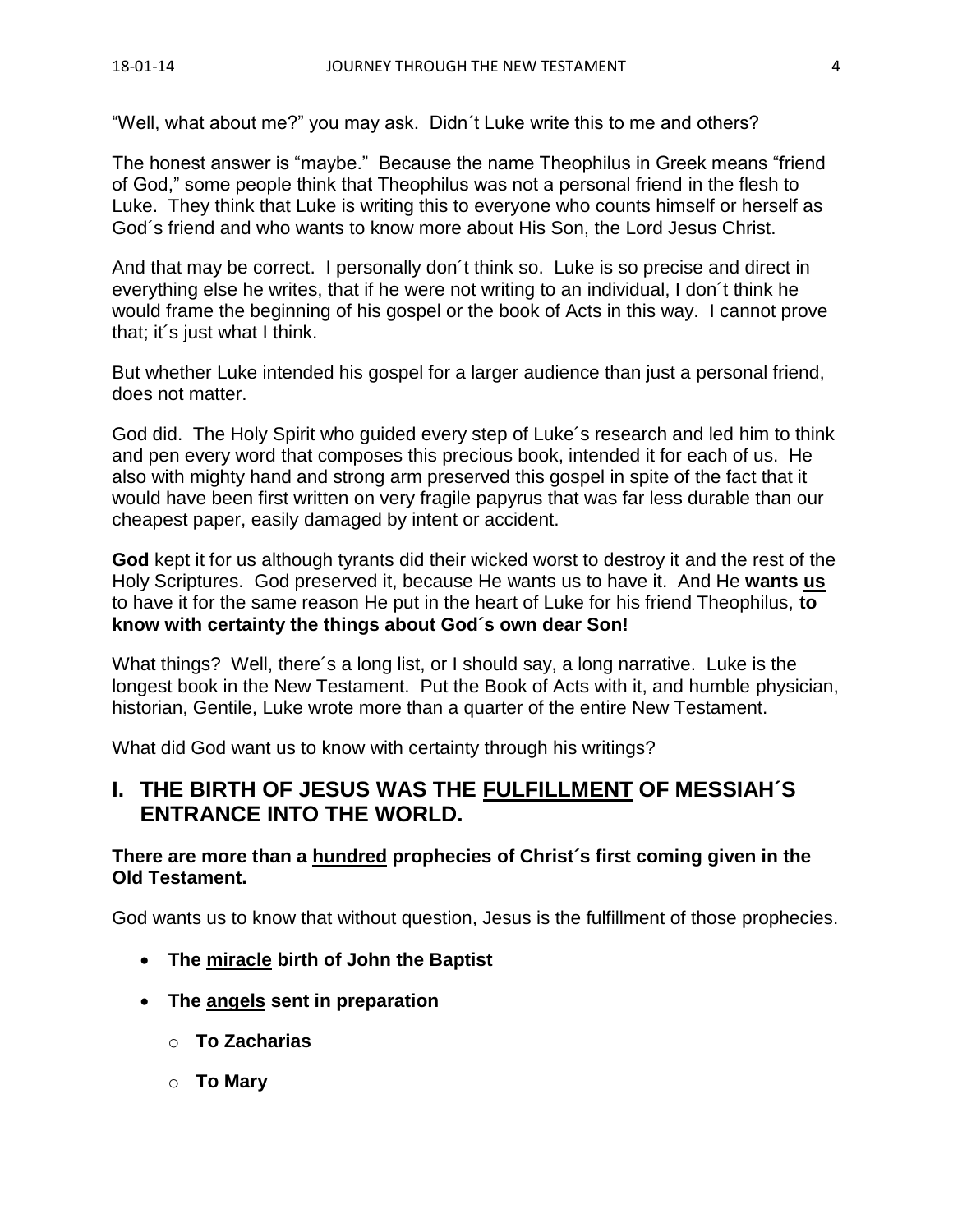- o **To the shepherds**
- **The virgin birth of Christ**
- **The place of Jesus' birth and all it took to get Him there**
- **The testimony of Simeon and Anna**
- **Twelve year old Jesus confounding the rabbis and declaring that He was doing His Father´s business**
- **Jesus comes to John to be baptized, and the Holy Spirit descending on Jesus in bodily form like a dove, and the Father calling out in an audible voice from heaven, "You are My beloved Son; in You I am well pleased."**

Secondly, God wants us to know with certainty

## **II. JESUS KNEW HE WAS MESSIAH AND CLEARLY DEMONSTRATED IT.**

This is important to know because liberals will often suggest that Jesus did not believe that He Himself was God or Savior. They accuse the church of making these claims up about Him. They say that the gospels are fantasies of the church misusing the life of an itinerant preacher named Jesus of Nazareth who upset both the political and religious structures of the day but who would have been aghast at people calling Him the Son of God.

Liberals today who spout such trash are not original. They would be wise to look at some of their predecessors. The story is well documented and recounted in numerous places of

"**Sir William Ramsay, an atheist and the son of atheists,** tried to disprove the Bible. He was a wealthy person who had graduated from the prestigious University of Oxford. Like Albright, Ramsay studied under the famous liberal German historical school in the mid-nineteenth century. Esteemed for its scholarship, this school also taught that the New Testament was not a historical document. …

With this premise, **Ramsay devoted his whole life to archaeology and determined that he would disprove the Bible.**

He set out for the Holy Land and decided to disprove the book of Acts. **After 25 or more years** (he had released book after book during this time), **he was incredibly impressed by the accuracy of Luke in his writings finally declaring that 'Luke is a historian of the first rank; not merely are his statements of fact trustworthy' . . . 'this author should be placed along with the very greatest of historians' . . . 'Luke's history is unsurpassed in respect of its trustworthiness.'**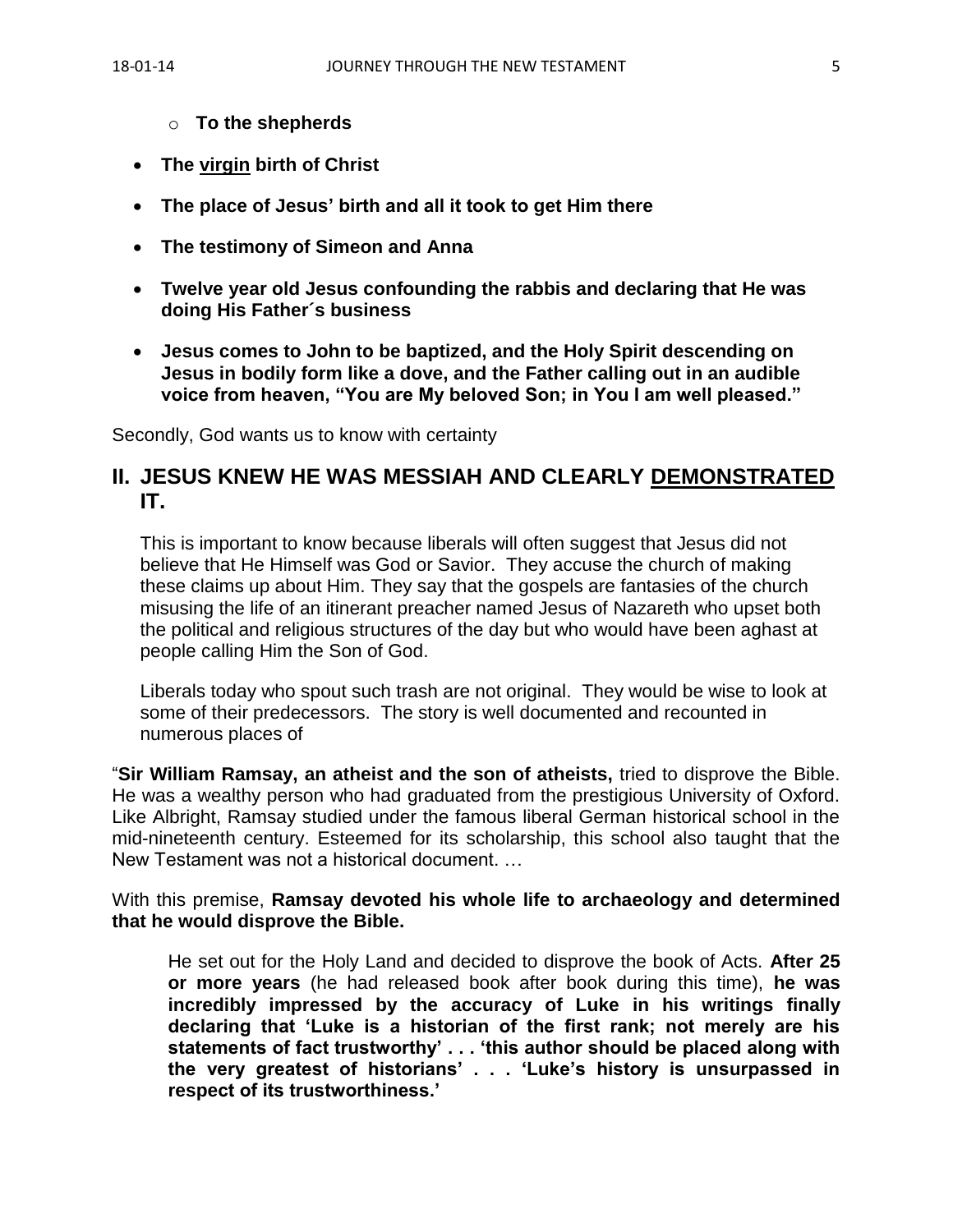Sir William Ramsay became a Christian, and the transformation of his life is evident in his testimony of the repeated discoveries he made of the accuracy of the Bible, but particularly the accuracy of the writings of Luke.

In my early days as a pastor, while God had shortly before that time delivered me from liberalism and my doubting and even disbelief of certain parts of the Bible, I still found myself wanting, maybe even needing, to have my faith reinforced by solid evidence of the reality of the complete trustworthiness of Scripture.

I found the writings of Sir William Ramsay of great help, and I commend them to you. He wrote in the 1800s, and they are not easy reading; but their testimony is impacting. And especially if you are as I was, in need of the nurturing of evidence that either convinces or reinforces the understanding of the truthfulness of the Bible, get one or more of his books. Four of them are on Amazon, three of those available on Kindle edition. I just bought one of them which I had not read entitled *Was Christ Born At Bethlehem? A Study on the Credibility of St. Luke*

[http://christiantrumpetsounding.com/Archaeology/Archaeology%20Bklt/Archaeology%20Verifies%20Bi](http://christiantrumpetsounding.com/Archaeology/Archaeology%20Bklt/Archaeology%20Verifies%20Bible%20Ch2.htm) [ble%20Ch2.htm](http://christiantrumpetsounding.com/Archaeology/Archaeology%20Bklt/Archaeology%20Verifies%20Bible%20Ch2.htm)

# **JESUS KNEW HE WAS MESSIAH AND CLEARLY DEMONSTRATED IT.**

We got to see many things He did in the early part of His ministry as we read from chapter four to six of Luke´s gospel.

- **Jesus fasted (ate nothing!) for forty days and was tempted that whole time by the devil. Jesus escaped every temptation and remained without sin!**
- **In the synagogue of His home town, Jesus read one of Isaiah´s prophecies of Messiah, and then He said, "Today, this Scripture is fulfilled in your hearing."**
- **He miraculously passed through a crowd determined to kill Him because He claimed to be Messiah.**
- **He cast out demons.**
- **He healed the sick.**
- **He cleansed a leper.**
- **He made a paralytic walk and forgave his sins.**

And those things are only the beginning of what we will see Jesus do as we read through the rest of the Gospel of Luke.

**Only the Messiah, only God´s promised Savior, only the Son of God could do what Jesus did.**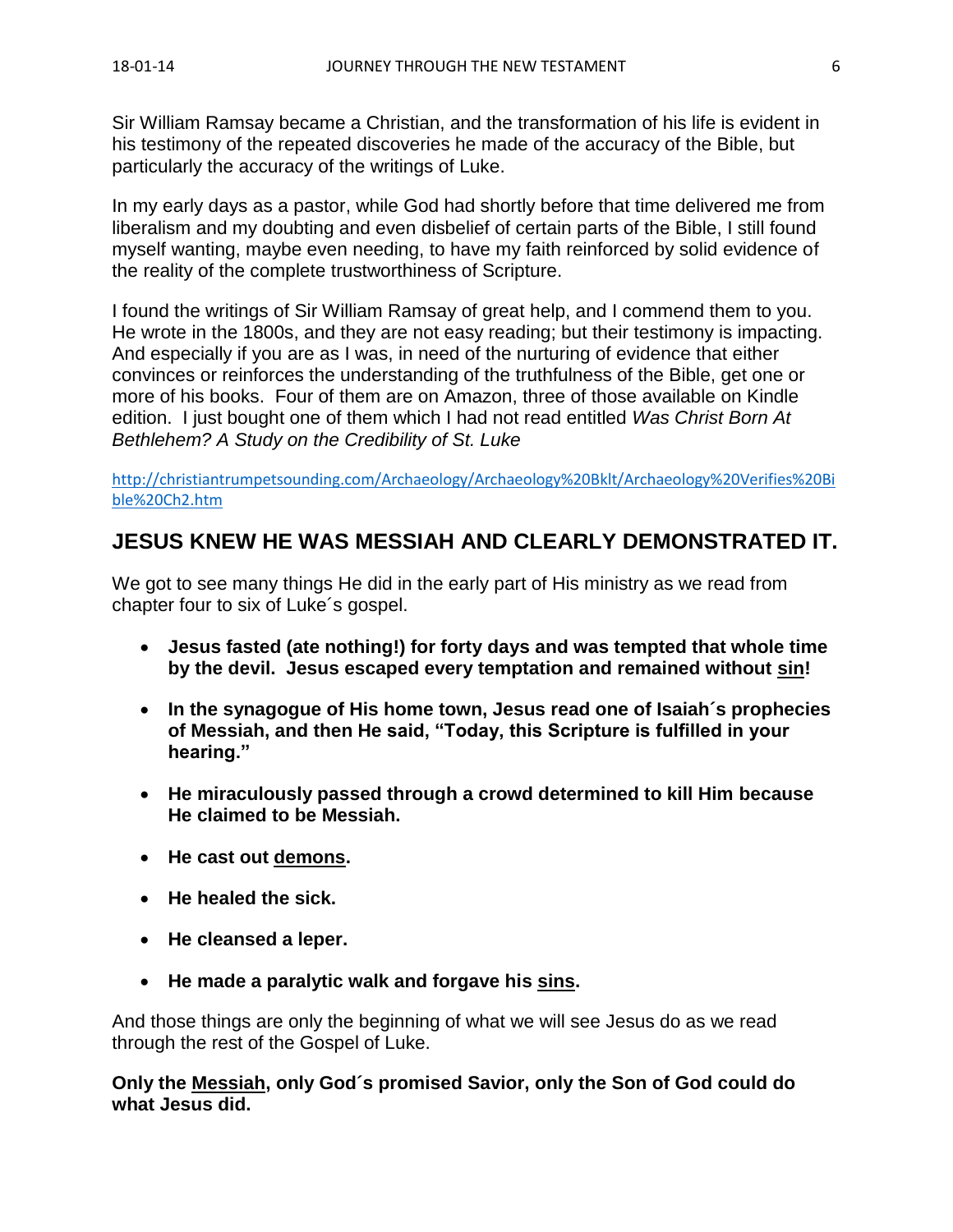And, God wants us to know with certainty

# **III. JESUS SHOWED HIMSELF TO BE GOD BY DEMONSTRATING HOW DIFFERENT HIS WAY IS FROM OUR WAY AND HIS THOUGHTS FROM OUR THOUGHTS.**

Folks, I´ve been a Christian since I was a child. I like to think that I have grown a lot in the Lord across the years, but some of these words of Jesus convict me that I have not really come so far at all.

### Luke 6:27–29 27 "But I say to you who hear:

- Love your enemies,
- do good to those who hate you,
- 28 bless those who curse you, and
- pray for those who spitefully use you.
- 29 To him who strikes you on the *one* cheek, offer the other also.
- And from him who takes away your cloak, do not withhold *your* tunic either.

I don´t know many that I would call enemies or people that I think hate me, but I know some. And I don´t know any way to exegete my way out of what Jesus says here. It means exactly what it sounds like it means.

I have a lot of growing to do, because I struggle to love people who curse me and use me, to even want to bless them, to pray for them, and not only not get even but to bless them with more than I think they took from me!

These words greatly tax me and stretch every fiber of my being, but I tell you I try. I try. Because Jesus said something else that takes these words and makes them even more important.

Luke 6:46–49 46 "But why do you call Me 'Lord, Lord,' and not do the things which I say?

47 Whoever comes to Me, and hears My sayings and does them, I will show you whom he is like: 48 He is like a man building a house, who dug deep and laid the foundation on the rock. And when the flood arose, the stream beat vehemently against that house, and could not shake it, for it was founded on the rock.

49 But he who heard and did nothing is like a man who built a house on the earth without a foundation, against which the stream beat vehemently; and immediately it fell. And the ruin of that house was great."